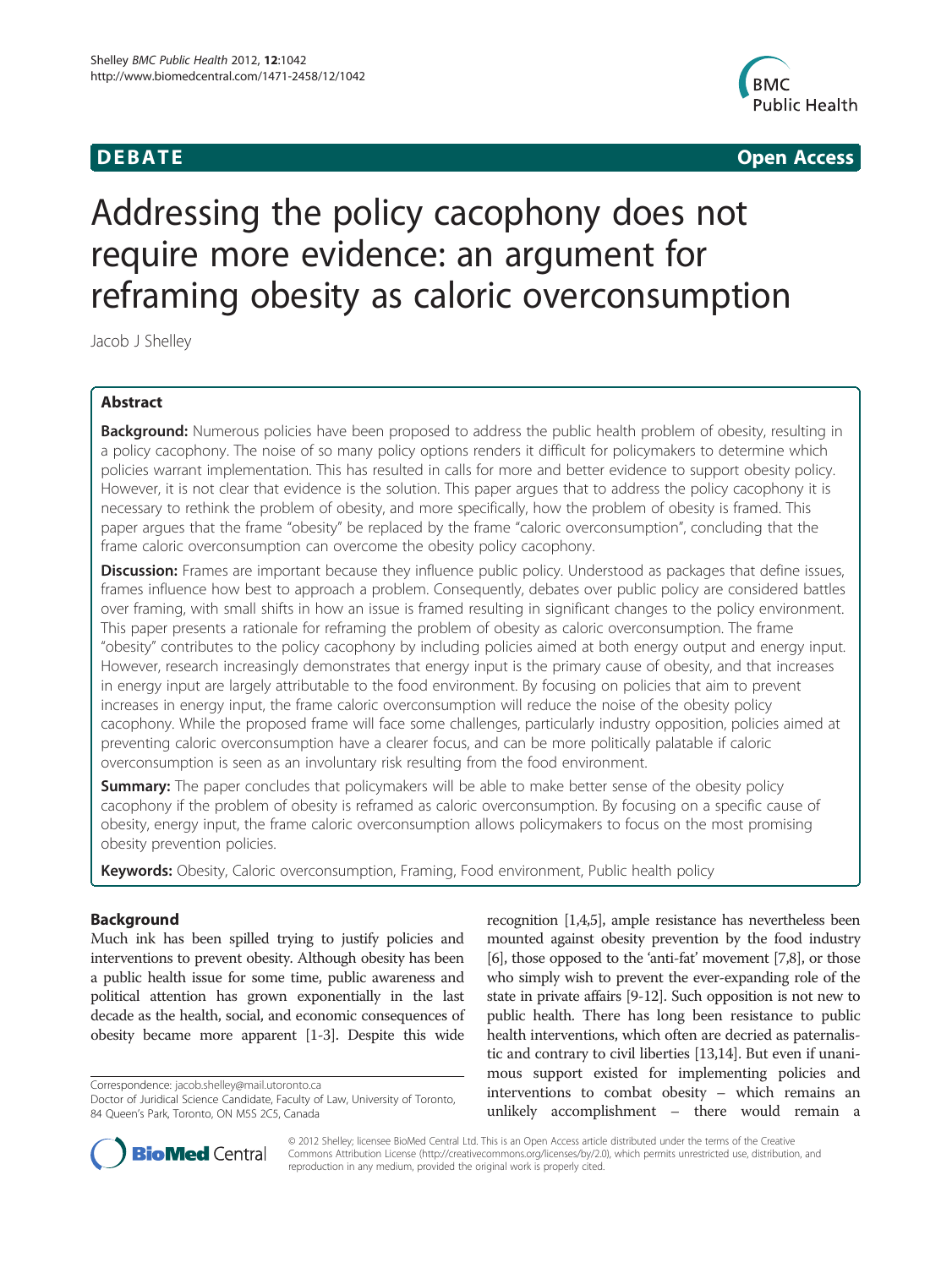vociferous debate about what types of measures would be most effective and thus worth implementing. In light of this debate, respected health organizations are calling for more evidence to support obesity policy. For example, the 2010 report by the Institute of Medicine, entitled Bridging the Evidence Gap in Obesity Prevention, explicitly addresses the need to adopt the L.E.A.D. framework (Locate Evidence, Evaluate Evidence, Assemble Evidence, and Inform Decisions) to ensure evidence-based decision-making in obesity prevention and offers suggestions on how to better generate and evaluate evidence [\[15\]](#page-5-0). However, it is not clear that a lack of evidence is the underlying problem inhibiting the implementation of obesity prevention policies, or the solution to garnering support for such policies.

In fact, the generation of more evidence may simply exacerbate what Lang and Rayner have termed a policy cacophony on obesity [\[16\]](#page-5-0). A policy cacophony exists when different policy solutions have been developed to address a single issue, and then must compete with one another for support, funding, and implementation [[16](#page-5-0)]. With competing theories about the root causes of obesity, and many plausible although limited solutions being proffered, the resulting "noise" renders it nearly impossible to determine what policies would be most effective. Consequently, as policymakers call for stronger evidence, the evidence continues to support competing policy options, leaving policymakers unsure of which policies to implement. More evidence may simply exacerbate the obesity policy cacophony, especially given the difficulty of translating evidence into policy. Indeed, Lang and Rayner suggest that while the scientific understanding of obesity has become more sophisticated, the policy cacophony has become more muddled [[16](#page-5-0)]. They argue that policymakers must move away from making small steps or implementing single solutions, and instead adopt a "big thinking, many changes" approach, suggesting a need to reconceptualize the basis on how to tackle obesity [[16\]](#page-5-0). It is not clear, however, that "big thinking" about obesity policy will be sufficient, as it is likely to simply inject more policy options – albeit more complex and possibly more promising policy options – into an already overcrowded market place of ideas.

Rather than big thinking or simply generating more evidence, both of which will only further muddle the policy cacophony, this paper argues that we need to rethink how we approach the problem of obesity. More specifically, there is a need to rethink how the problem of obesity is framed. In the past few years, increased attention has been paid to the framing of obesity. Primarily, research has focused on the framing of obesity in the media [\[3,17-20](#page-5-0)], although studies have also examined the framing of obesity by the food and beverage industry [\[21](#page-5-0)], key interest groups [[1,3](#page-5-0)], and policy makers [[22](#page-5-0)]. The central argument of this paper is that how the problem of obesity is currently

framed contributes to and exacerbates the difficulty of interpreting evidence and sifting through the noise of policy cacophony. The problematic frame is "obesity", and this paper contends that much could be gained by adopting the frame "caloric overconsumption." As a frame, caloric overconsumption provides clearer answers to core questions, such as who is responsible for obesity [\[2\]](#page-5-0), which will help shape the overall policy approach [\[18\]](#page-5-0), and will allow researchers and policymakers to make better use of proposed frameworks, such as L.E.A.D. [\[15\]](#page-5-0). The proposed frame also draws attention to the role of toxic food environments, and the involuntary risk of overconsumption they promote.

The paper begins with a discussion of the importance of frames. It then examines the rationale for reframing, first identifying the problems with the current frame obesity before exploring the benefits of the proposed frame caloric overconsumption. Next, it considers the promise of the frame caloric overconsumption, as well as some of the challenges that reframing will present. The paper concludes that reframing obesity as caloric overconsumption is the type of change that is needed to address the obesity policy cacophony.

# **Discussion**

#### The importance of framing

The importance of framing is widely recognized, especially given the potential for frames to influence the policy environment [[22](#page-5-0)]. Frames have been described as a package that promotes a particular definition of an issue [\[22\]](#page-5-0). More than defining problems, they also diagnose the causes of the problems, make moral judgments, and suggest resolutions [\[23\]](#page-5-0). Frames are also used to identify who is affected by a particular problem as well as who bears responsibility for resolving a problem [[19,22\]](#page-5-0). If frames shape the inferences individuals make about a message [\[24\]](#page-5-0), "framing" is the process that influences how individuals develop a particular conceptualization or reorient their thinking about a particular issue [\[25\]](#page-6-0). The public is therefore subject to framing competitions waged by stakeholders who wish to control public opinion about an issue. Multiple actors contribute competing frames, because frames will dictate what response is required. Consequently, debates over public policy have been characterized as battles for framing [[26](#page-6-0)]. These framing competitions can have negative implications for forming policy, as advocates can become more concerned with promoting a preferred conceptions of the problem than with identifying the most appropriate and effective response [\[27\]](#page-6-0).

Once a frame is accepted it will influence how to best approach the problem. Stakeholders thus have a vested interest in promoting a particular frame as superior [[21](#page-5-0)]. Strong frames emerge when they are perceived as the more compelling argument, or when they are thought to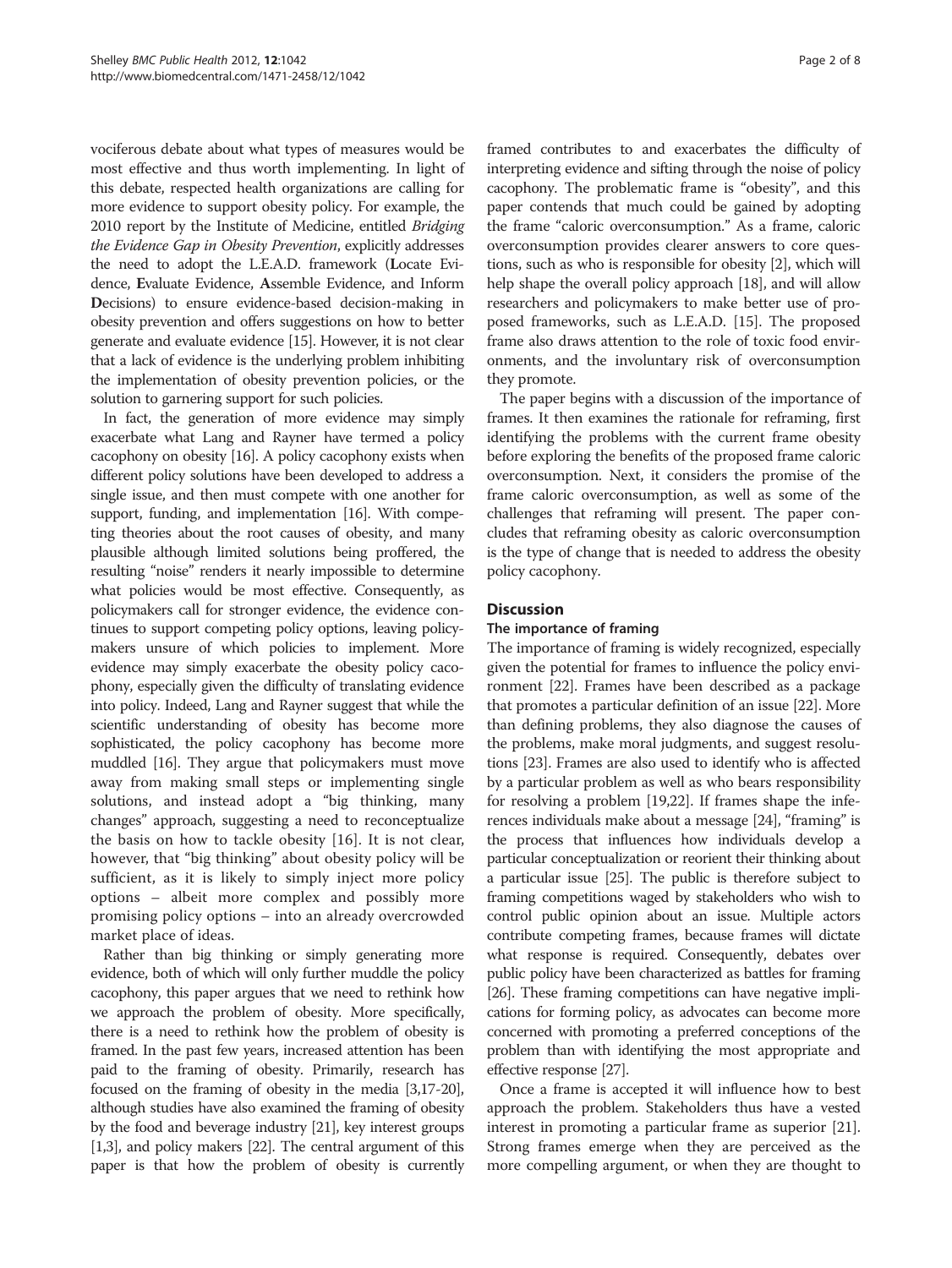more accurately correspond with reality [[21](#page-5-0)[,25\]](#page-6-0). In situations where empirical reality is complex, as is the case with obesity, strong frames often emerge due to a claimant's rhetorical skill and credibility, and not because of evidence [[3](#page-5-0)]. Chong and Druckman argue that this can be a problem, as strong frames might be built on exaggerations or even outright lies that play on public fears and prejudices [\[25](#page-6-0)]. In framing competitions considerable effort is expended to control the frame because of a phenomenon known as "framing effects." Framing effects occur when small changes in how an issue is presented result in large changes of opinion [[25\]](#page-6-0). Importantly, alternative ways of phrasing an issue, even if modest, can significantly alter how an issue is understood. Research indicates that reframing an issue can shift public opinion, as well as the policymaking environment [\[19\]](#page-5-0). In public health, tobacco control is often used as an example of how significant policy shifts can result from small changes in how an issue is framed [\[19,](#page-5-0)[28](#page-6-0)], although the importance of framing has been recognized in a wide spectrum of public health issues, from HIV testing [[29](#page-6-0)] to gambling [\[30](#page-6-0)].

# Reframing obesity

In order to make sense of the obesity policy cacophony, this paper argues that the problem of obesity should be reframed as caloric overconsumption. There are two broad rationales for this reframing. The first rationale deals with the problems accompanying the current frame obesity. In addition to having become politicized, obesity is an outcome and not a cause<sup>a</sup>. As a frame, "obesity" does not identify any specific causes – and obesity certainly is not the cause of itself! Thus the frame obesity remains open to be interpreted and influenced by competing theories about what does cause obesity. This makes it difficult to identify or assess potential policies or interventions. The second rationale stems from the potential benefits of using the proposed frame, caloric overconsumption. The frame caloric overconsumption minimizes some of the framing competition by identifying a specific cause of obesity, energy input. Moreover, the frame caloric overconsumption will permit a more critical analysis of the various policies and interventions that can be used in obesity prevention.

Part of the problem with the frame obesity is that it is highly politicized [\[31\]](#page-6-0). While politicization has increased attention to the problem of obesity, it has also spurred on the vociferous debate. There has been an ongoing discussion about the appropriateness of calling obesity an "epidemic"<sup>b</sup> [\[31](#page-6-0)-[34](#page-6-0)], with critics arguing "epidemic" is simply used to capture the attention of media and policy makers [\[9,11,](#page-5-0)[27,33](#page-6-0)]. There has been controversy over the use of the population measure of obesity, body-mass index, which critics suggest is too crude of a tool to be useful [\[35](#page-6-0)], and can be used to bolster claims about the epidemic

nature of obesity [\[11](#page-5-0)]. Some have even suggested obesity is a myth perpetuated the weight-loss industry [[32](#page-6-0)], including advocacy groups representing the restaurant and fast-food industry [\[21](#page-5-0),[36\]](#page-6-0). Controversy resulting from the politicization of obesity has led some to question whether or not obesity is even a problem that needs to be addressed [\[33\]](#page-6-0), shifting focus away from what types of interventions or policies might be worth implementing.

A more significant problem with the frame obesity is obesity's complex etiology. As Mann has observed, the reality of obesity is too complex to offer an integrated explanation [\[37\]](#page-6-0). Different disciplines offer a particular lens into the problem, but each is limited, confined to the epistemological and scientific underpinnings of the discipline. Given this complexity, with numerous causal pathways, it is inevitable that solutions to address obesity will also be complex [[38](#page-6-0)]. Add to the complex causes of obesity the frames proffered by industry, advocacy groups, and the media, and the resulting policy cacophony is not surprising. As Schlesinger notes, "it is easy to imagine policy makers becoming so enmeshed in complex contests about the meaning of obesity that they can never move on to designing appropriate remedies" [[27](#page-6-0)](p. 787).

The framing contest is perhaps most obvious when considering the commonly noted formula that obesity is the result of a sustained caloric imbalance, where energy input exceeds energy output [\[39\]](#page-6-0). While empirically accurate, and seductively simple [\[40](#page-6-0)], this formula is a great oversimplification and prone to distortion and erroneous assumptions [\[41](#page-6-0)]. Consider, for example, how the food and beverage industry has focused on the role of physical activity (energy output) [\[1,6,](#page-5-0)[42](#page-6-0)], often making little to no mention of the environmental determinants of obesity [[1](#page-5-0)]. There is even an outright rejection by some that overeating or energy input contributes to obesity [\[21,](#page-5-0)[36](#page-6-0)]. At most, industry groups emphasize energy balance, where the role of physical activity is on par with energy consumption [[43](#page-6-0)]. This corresponds with the industry's position that there are no good foods or bad foods<sup>c</sup>, provided individuals expend an amount of energy equivalent to or greater than the amount of energy they consume. To the extent that industry does recognize energy input's contribution to obesity, the focus is on personal and parental responsibility<sup>d</sup>, both in consumption behaviours and physical activity [[1](#page-5-0)]. Unsurprisingly, the industry has been found to support frames that promote autonomy, individual choice, and "common sense" consumption [\[21\]](#page-5-0).

However, research is increasingly demonstrating that energy output actually plays a very small role in obesity [[44](#page-6-0)-[49\]](#page-6-0). Recent estimates suggest that 60% to 100% of obesity amongst Canadians is related to excess calorie consumption, and not inadequate energy expenditure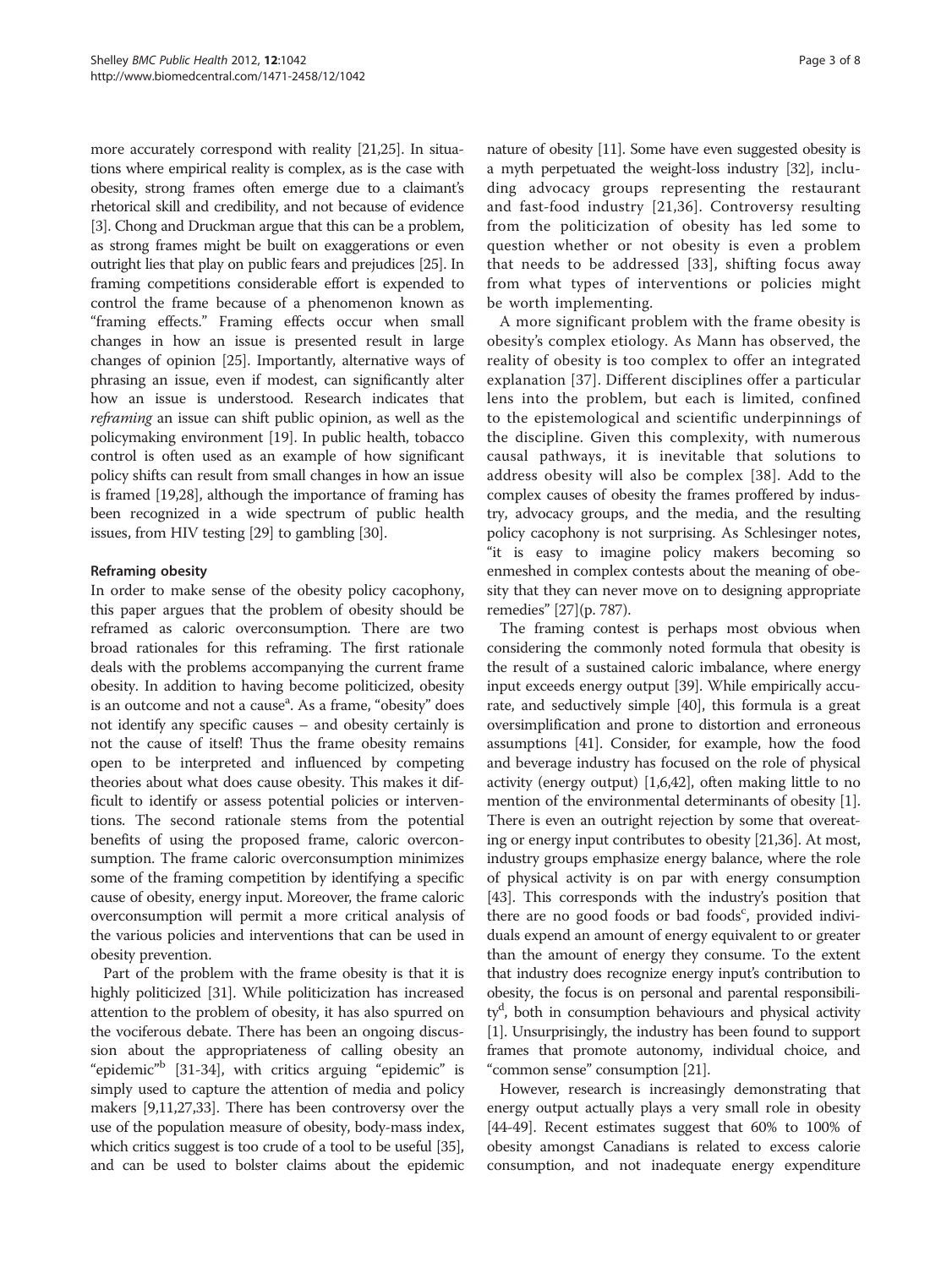[[44](#page-6-0)]. In fact, exercise and physical activity has been shown to play a limited – and sometimes counterproductive – role in weight control [[50](#page-6-0)]. While some research has shown that energy output can result in equal or greater weight loss than might be achieved with an equivalent reduction in energy input [\[41\]](#page-6-0), increased physical activity can be accompanied by increases in energy intake in free living adults [\[51\]](#page-6-0). This is not to suggest that exercise or physical activity is not important. It certainly is, and for a variety of reasons, including physical and mental health. But as a strategy for obesity prevention (or treatment), the evidence does not support physical activity as a promising solution, particularly at a population level. The proposed frame, caloric overconsumption, has the potential to change the policy environment by focusing on a specific cause of obesity, energy input.

If obesity can largely be attributed to caloric overconsumption, the discussion about obesity prevention policies should focus on the reasons why energy input has increased. One way to evaluate increases in energy input is to assess dietary behaviours. Diet is widely perceived to be a matter of personal responsibility, although there is little evidence to support this position [[1](#page-5-0)[,37,52,53](#page-6-0)]. A review of the literature examining psychosocial determinants of dietary behaviour found generally low predictiveness  $(R^2<0.3)$  [[54\]](#page-6-0), reflecting the fact that there are many factors that influence dietary behaviours, such as local food availability, food affordability, and social and economic environments [[55,56\]](#page-6-0). Indeed, in Canada, only 0.5% of Canadians were found to have an adequate diet using a comprehensive diet quality indicator [[57\]](#page-6-0). It seems unlikely that 99.5% of Canadians are consciously choosing to have less than optimal diets. The more obvious answer for why there has been an increase in energy input is that it is the consequence of the food environment [[46\]](#page-6-0).

Consider the fact that in 2002, 530 more calories were available for consumption in Canadians' diets than in 1985 [[44,58\]](#page-6-0), an alarming amount considering that an excess of 100 calories a day – the amount one finds in 10 jellybeans, one cup of soda, or a quarter of a muffin – might trans-late into over 10 lbs weight gain in a single year<sup>e</sup> [[59,60](#page-6-0)]. Moreover, individuals systematically underestimate their caloric intake [\[61](#page-6-0)-[63](#page-6-0)], as well as the number of decisions made about food each day. Of the estimated 220 daily decisions about food, individuals typically recall making only 20 [\[64](#page-6-0)]. As Novak and Brownell argue, the overwhelming majority of such "mindless" dietary choices are vulnerable to the influence of the food environment [[1,](#page-5-0)[64](#page-6-0)]. Overconsumption of calories therefore is simply a logical response to obesogenic environments that promote caloric overconsumption through cost [\[65,66\]](#page-6-0) portion sizes [[59,67\]](#page-6-0), accessibility [[68-70\]](#page-6-0), the eating environment [\[71](#page-6-0)], information deficiencies [\[72](#page-6-0)], or even misleading or

incorrect information [\[73\]](#page-6-0). Given the reality that the food choices of many individuals are constrained by a multitude of factors [[58,74](#page-6-0)], it is difficult to accept the argument that most obese individuals rationally choose to overconsume, and thus are personally responsible for their obesity. By any measure, individuals have little to no control over their food environments [[46,75](#page-6-0)], environments scholars have characterized as toxic [\[1](#page-5-0)].

Confronting the toxic food environment should be the focus of public health departments, practitioners, policymakers, and researchers concerned with rising rates of obesity. Starting at the municipal level, ample can be done to change the food environment; New York City is an obvious example of such change [\[76\]](#page-6-0). To increase public support for policies to limit the problem of excessive energy input, the frame caloric overconsumption must be accompanied by a concurrent understanding of food environments both as a risk to health and a risk beyond any individual's control. Of course, the frame caloric overconsumption will not entirely eliminate the idea of personal responsibility in food choices. Instead, what it does is allow for a more critical discussion about how meaningful an individual's food choices are. While an individual is able to make some choices (e.g., brand preference), the caloric content, portion size, convenience, cost, availability, and marketing of products, among many other variables, are all beyond their control. Reframing obesity as caloric overconsumption is the first step, making the case for why something needs to be done about the food environment.

## The promise and challenges of reframing

The uptake of policies and interventions aimed at preventing obesity has been slow, as policymakers are left with the difficult task of sifting through competing evidence, assessing claims from a variety of stakeholders, and gauging public opinion. The frame obesity only serves to complicate matters. Because it permits the inclusion of policies that are aimed at energy output (e.g., tax incentives to encourage physical activity, modifying built environments to facilitate physical activity), the frame obesity simply adds more noise to the policy cacophony and presents an opportunity for industry to distort or exaggerate the role of energy expenditure. This is where the promise of reframing obesity as caloric overconsumption lies.

Lawrence argues that policy environments shift and become more conducive to accepting policy solutions when an issue is reframed as a systemic problem, particularly when risks are shown to be involuntary [[19](#page-5-0)]. This was the case in tobacco control [\[28\]](#page-6-0). Tobacco companies historically have adopted a rhetorical framework that emphasizes personal responsibility for smoking to deflect any hint of culpability for tobacco-related harms. When new evidence emerged about the harms of second-hand smoke, however, the health consequences of tobacco use were no longer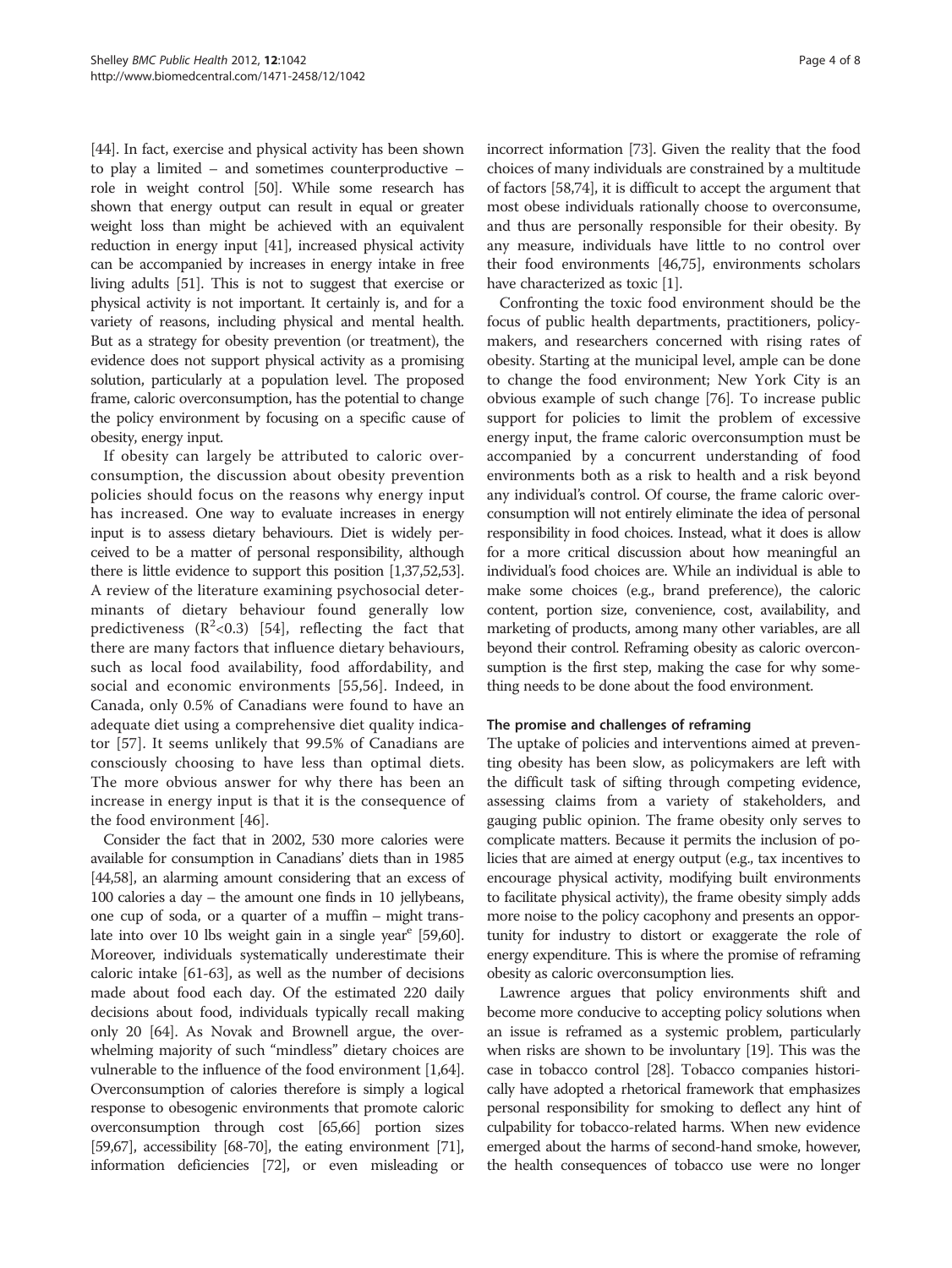considered to be solely the result of individual choices. This resulted in a shift in framing dynamics in favour of tobacco control. For a similar shift to occur in obesity prevention it is not necessary to generate any new evidence, as there is ample evidence demonstrating the involuntary risks created by the food environment. Instead, what is required is for the frame caloric overconsumption, and its emphasis on food environments, to become dominant. This will help to minimize some of the framing competition by excluding energy output and notions of "balance"<sup>f</sup>, as well as other "causes" of obesity that have spurious or limited impact, such as genetics [[1\]](#page-5-0), that shift perceptions of risk.

There are several challenges facing the adoption of the frame caloric overconsumption. For one, the reframing strategy used in tobacco is not entirely translatable. Obesity prevention has a more complicated aim than tobacco control, which was concerned with a single harmful behaviour, tobacco use. Moreover, obesity has no obvious secondhand effects that immediately affect the health of others [[19](#page-5-0)], is indirectly linked to numerous eating behaviours [[3](#page-5-0)], many of which are not intrinsically harmful, and, unlike tobacco use, people do need to eat [\[9\]](#page-5-0). Nevertheless, scholars have begun to identify some foods as "toxic" [\[77\]](#page-6-0) or "pathogenic" [\[78\]](#page-6-0), and the involuntariness of food consumption might even be characterized as "second-hand eating" in some instances. A second challenge is that reframing might have some unintended negative impacts, at least initially. The issue of obesity presently has considerable currency, politically and publicly, and it is possible that reframing could impede existing momentum. Similarly, the media might find the issue of caloric overconsumption less appealing than its sexier counterpart, obesity. That said, obesity will still remain the problem (outcome) needing to be addressed, the frame caloric overconsumption is simply a better way to understand why the problem exists and for identifying what preventive measures should be taken.

The greatest challenge, however, will come from the food and beverage industry. Even if policymakers are willing to address caloric overconsumption, they will continue to face the power of food and beverage industry [\[46](#page-6-0)]. At present, the industry has been opposed to most, if not all, food policies that would bring about meaningful changes in obesity rates [\[79\]](#page-6-0). It has also invested considerable resources to control the frame [[2](#page-5-0)]. Any reframing that places more responsibility on industry is likely to be met with considerable opposition. Industry can also be expected to emphasize the personal responsibility on the part of those that do overconsume. Controlling the frame will not require the industry to disprove that energy input's role in obesity; the industry will simply have to create doubt. As frames do not require evidence, industry can dominate framing competitions by manufacturing uncertainty [\[80\]](#page-7-0), a tactic perfected by tobacco companies. This is why generating more evidence to support obesity prevention policies is

ultimately insufficient. Evidence requires interpretation and application, opening the door to further framing competitions, where the salient issue is often not scientific method or empirical facts but becomes about the credibility of claimants [[81](#page-7-0)] or a struggle over morality [[3\]](#page-5-0). It would seem, in this regard, that the industry's efforts are being rewarded. Obesity is still largely regarded as an individual-level problem, with obese individuals stigmatized as lazy (too little energy output) or undisciplined (too much energy input) [\[82\]](#page-7-0). The enactment of "common-sense consumption legislation" (aka Cheeseburger bills), preventing claimants from litigating against food companies for causing obesity [\[83\]](#page-7-0), suggests the food and beverage industry's frames are also dominating politically and legally.

Notwithstanding these challenges, reframing holds considerable potential to shift the policy environment, particularly if public health advocates strategically present the frame of caloric overconsumption as a logical and foreseeable outcome of toxic food environments. Importantly, reframing will allow for policymakers to more readily decipher the current policy cacophony by identifying policies that will address energy input. Consider some of the more popular policies and interventions that are presently aimed at obesity prevention but would specifically address caloric overconsumption: tax schemes on "unhealthy" foods or ingredients, subsidies on fruits and vegetables, stricter labelling requirements, zoning by-laws to prevent high caloric foods being available near schools, banning marketing to children, and outright bans on some ingredients (e.g., trans fat). Aimed at caloric overconsumption rather than obesity, these policies promise to be more effective. Effectiveness would not be measured by reductions in obesity rates, which may take years to develop (and is a point on which many current obesity prevention policies fail), but by more proximal (and temporally closer) outcomes, such as reductions in calories consumed or diet quality. Moreover, if caloric overconsumption is understood as an involuntary risk, these policies could be framed as necessary to create a caloric environment that empowers individuals to make positive choices and avoid overconsumption. As such, these policies are likely to be more politically palatable and garner more public support [[84](#page-7-0)] as they would promote autonomy and choice rather than infringe civil liberties, a complaint often levied against obesity prevention policies [[9](#page-5-0)[,46\]](#page-6-0).

## Summary

This paper contends that the noise of the obesity policy cacophony can be reduced, and that policymakers will be able to make better sense of the remaining policy options, if the problem of obesity is reframed. Caloric overconsumption, particularly as a logical response to toxic food environments, is presented as a more appropriate frame for the discussion than obesity. With so many possible policies and interventions to scrutinize, rather than add to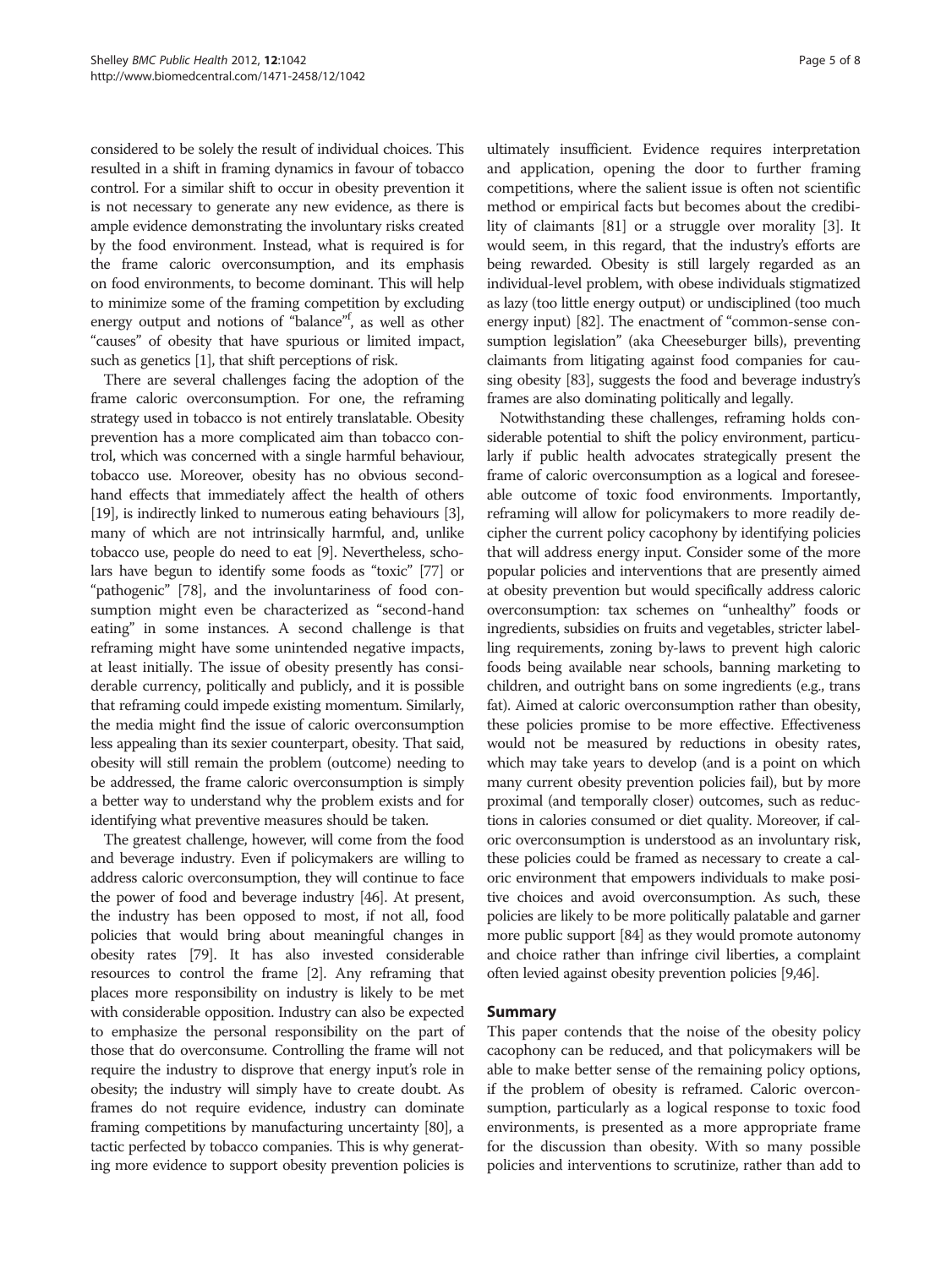<span id="page-5-0"></span>the noise that already exists it is advisable to focus on the most promising route to effecting change. Policies that aim to reduce the consumption of calories may not be sufficient on their own, but this paper contends they hold the greatest promise for reducing the rates of obesity. Additionally, environmental factors related to food are presented as the most promising route for such change. While the problem of obesity continues to loom large, and the challenges that need to be overcome are formidable, reframing obesity as caloric overconsumption is the type of small change that can have a significant impact on public opinion and policy.

## Endnotes

<sup>a</sup> Obesity is itself a cause of other diseases, including some types of cancer, type 2 diabetes, and heart disease. **b** Barry and colleagues [[32](#page-6-0)] have examined how obesity metaphors, such as 'epidemic', affect support for public policy, arguing that the use of metaphors can influence support for obesity policies. The use of metaphors in framing is not considered here. <sup>c</sup> Consider PepsiCo's classification of its products as falling into three board categories: "good-for-you", "better-for-you", and "fun-for-you"  $[1]$ .  $d A$ common strategy in obesity prevention is to focus on children as they have the least control over their food environments. While a noteworthy approach, this may reinforce notions of personal responsibility for dietary behaviours in adults. After all, the implication is that children need protection from toxic food environments because they lack the necessary faculties to make rational decisions about consumption. <sup>e</sup> If a single pound of fat is 3500 calories, an excess of 100 calories a day for a year would equal 36,500 calories, or roughly 10 lbs. Although there is good reason to be wary of 3500 kcal per pound rule, particularly with respect to weight loss [\[41\]](#page-6-0), it is nevertheless a useful benchmark for considering weight gain. <sup>f</sup> It is important to stress that the value and importance of physical activity is not in question here. As noted above, physical activity is important for many aspects of physical and mental health.

#### Competing interests

The author has no competing interests.

#### Author's information

JS is a Doctor of Juridical Science candidate at the Faculty of Law, University of Toronto, a Canadian Institutes of Health Research Vanier Canada Graduate Scholar, and a Canadian Institutes of Health Research Health Law, Ethics and Policy Fellow. His dissertation is examining the use of private law as a tool in obesity prevention, specifically tort litigation for caloric overconsumption.

#### Acknowledgements

The author is grateful to Leia Minaker for her assistance and numerous suggestions. He also wishes to thank the peer reviewers for their critical reading and relevant comments. The author extends his gratitude to the Canadian Institutes of Health Research, the Faculty of Law, University of Toronto, and the Lupina Foundation for funding his doctoral research. This paper is being submitted as part of a thematic series resulting from the

"Using and Abusing Evidence in Science and Health Policy" conference, hosted by the Health Law and Science Policy Group at the Faculty of Law, University of Alberta. The author wishes to thank the organizers, funders, and participants of the conference.

#### Received: 25 July 2012 Accepted: 23 November 2012 Published: 30 November 2012

#### References

- 1. Novak NL, Brownell KD: Obesity: a public health approach. Psychiatr Clin N Am 2011, 34(4):895–909.
- 2. Brownell KD: The chronicling of obesity: growing awareness of its social, economic, and political contexts. Journal of Health Politics Policy and Law 2005, 30(5):955–964.
- 3. Saguy A, Riley KW: Weighing both sides. Morality, mortality and framing contests over obesity. Journal of Health Politics, Policy and Law 2005, 30(5):869–921.
- 4. Finucane MM, Stevens GA, Cowan MJ, Danaei G, Lin JK, Paciorek CJ, Singh GM, Gutierrez HR, Lu YA, Bahalim AN, et al: National, regional, and global trends in body-mass index since 1980: systematic analysis of health examination surveys and epidemiological studies with 960 country-years and 9.1 Million participants. Lancet 2011, 377(9765):557–567.
- 5. Lavie CJ, Milani RV, Ventura HO: Obesity and cardiovascular disease risk factor, paradox, and impact of weight loss. J Am Coll Cardiol 2009, 53(21):1925–1932.
- 6. Brownell KD, Horgen KB: Food fight: the inside story of the food industry, America's obesity crisis, and what we can do about it. New York: McGraw-Hill, Contemporary Books; 2004.
- 7. Gaesser GA: Big fat lies: the truth about your weight and your health. New York: Fawcett Columbine; 2002.
- 8. Wann M: Fat! So? because you don't have to apologize for your size. Berkeley, CA: Ten Speed; 1999.
- 9. Epstein RA: What (not) to do about obesity: a moderate aristotelian answer. Georgetown Law Journal 2005, 93(4):1361–1386.
- 10. Hall MA: The scope and limits of public health law. Perspectives in Biology and Medicine 2003, 46(3):S199–S209.
- 11. Epstein RA: Let the shoemaker stick to his last a defense of the "old" public health. Perspectives in Biology and Medicine 2003, 46(3):S138–S159.
- 12. Gostin LO, Bloche MG: The politics of public health: a response to Epstein. Perspectives in Biology and Medicine 2002, 46(3Suppl):S160–S175.
- 13. Gostin LO, Gostin KG: A broader liberty: JS mill, paternalism and the public's health. Public Health 2009, 123(3):214–221.
- 14. Jochelson K: Nanny or steward? the role of government in public health. London: King's Fund; 2005.
- 15. Bridging the evidence gap in obesity prevention: A framework to inform decision making. [http://www.iom.edu/Reports/2010/Bridging-the-Evidence-](http://www.iom.edu/Reports/2010/Bridging-the-Evidence-Gap-in-Obesity-Prevention-A-Framework-to-Inform-Decision-Making.aspx)[Gap-in-Obesity-Prevention-A-Framework-to-Inform-Decision-Making.aspx.](http://www.iom.edu/Reports/2010/Bridging-the-Evidence-Gap-in-Obesity-Prevention-A-Framework-to-Inform-Decision-Making.aspx)
- 16. Lang T, Rayner G: Overcoming policy cacophony on obesity: an ecological public health framework for policymakers. Obes Rev 2007, 8:165–181.
- 17. Caulfield T, Alfonso V, Shelley J: Deterministic? newspaper representation of obesity and genetics. Open Obesity Journal 2009, 1:38–40.
- 18. Kim SH, Willis LA: Talking about obesity: news framing of who is responsible for causing and fixing the problem. J Heal Commun 2007, 12(4):359–376.
- 19. Lawrence R: Framing obesity: the evolution of news discourse on a public health issue. Harvard International Journal of Press/Politics 2004, 9(3):56–75.
- 20. Saguy AC, Almeling R: Fat in the fire? science, the news media, and the "obesity epidemic''. Sociological Forum 2008, 23(1):53–83.
- 21. Kwan S: Framing the fat body: contested meanings between government, activists, and industry. Sociol Inq 2009, 79(1):25–50.
- 22. Jenkin GL, Signal L, Thomson G: Framing obesity: the framing contest between industry and public health at the New zealand inquiry into obesity. Obes Rev 2011, 12(12):1022–1030.
- 23. Entman RM: Framing toward clarification of a fractured paradigm. J Commun 1993, 43(4):51–58.
- 24. Hallahan K: Seven models of framing: implications for public relations. Journal of Public Relations Research 1999, 11(3):205–242.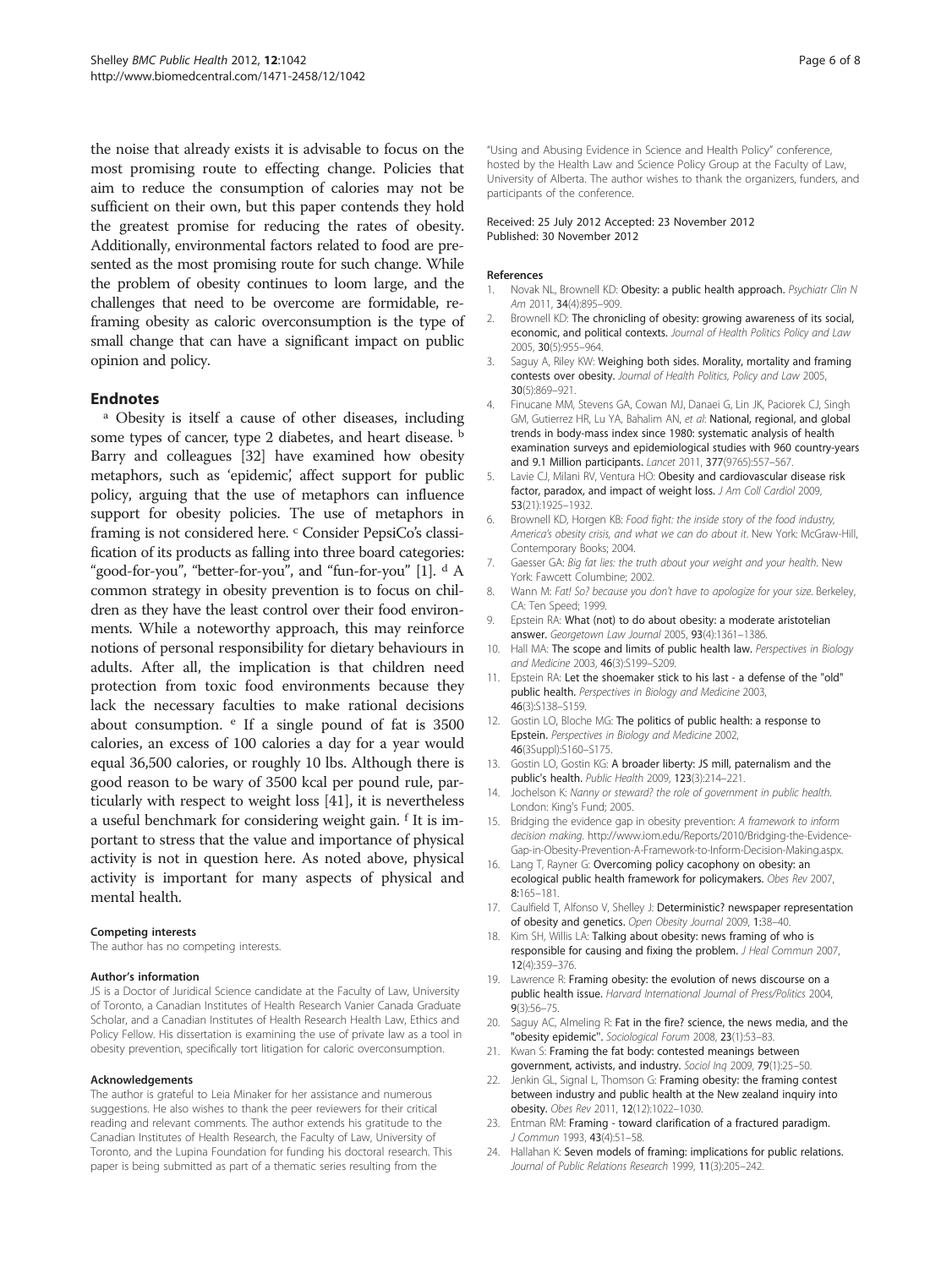- <span id="page-6-0"></span>25. Chong D, Druckman JN: Framing theory. Annual review of political science 2007, 10:103–126.
- 26. Siegel M, Lotenberg LD: Marketing public health. 2nd edition. Boston, MA: Jones & Bartlett Publishers; 2007.
- 27. Schlesinger M: Weighting for godot. Journal of Health Politics Policy and Law 2005, 30(5):785–801.
- 28. Nathanson CA: Social movements as a catalyst for policy change: the case of smoking and guns. Journal of Health Politics and Law 1999, 24(3):421–488.
- 29. Apanovitch AM, McCarthy D, Salovey P: Using message framing to motivate HIV testing among low-income ethnic minority women. Heal Psychol 2003, 22(1):60–67.
- 30. Korn D, Givvins R, Azmier J: Framing public policy towards a public health paradigm for gambling. J Gambl Stud 2003, 19(2):235-256.
- 31. Oliver JE: Fat politics: the real story behind America's obesity epidemic. New York: Oxford University Press; 2005.
- 32. Campos P: The obesity myth. New York: Gotham Books; 2004.
- 33. Campos P, Saguy A, Ernsberger P, Oliver E, Gaesser G: The epidemiology of overweight and obesity: public health crisis or moral panic? International Journal of Epidemiology 2006, 35(1):55–60.
- 34. Gard M, Wright J: The obesity epidemic: science, morality, and ideology. New York: Routledge; 2005.
- 35. McKay B: Obese America who you calling fat? Government's standard lumps Hollywood hunks, athletes together with truly obese. In The wall street journal. New York: Dow Jones & Company Inc; 2002.
- 36. Center for Consumer Freedom: An epidemic of obesity myths. Washington, D.C: Center for Consumer Freedom; 2005.
- 37. Mann S: Framing obesity in economic theory and policy. Rev Soc Econ 2008, 66(2):163–179.
- 38. Barry CL, Brescoll VL, Brownell KD, Schlesinger M: Obesity metaphors: how beliefs about the causes of obesity affect support for public policy. Milbank Quarterly 2009, 87(1):7–47.
- 39. Hill JO: Understanding and addressing the epidemic of obesity: an energy balance perspective. Endocrinology Reviews 2006, 27:750–761.
- 40. Rutter H: Where next for obesity? Lancet 2011, 378(9793):746–747.
- 41. Hall K, Sacks G, Chandramohan D, Chow C, et al: Quantification of the effect of energy imbalance on bodyweight. Lancet 2011, 378:826–837.
- 42. Popkin B: The world is fat: the fads, trends, policies and products that are fattening the human race. New York: Penguin; 2009.
- 43. Join America's leading brands in helping families and schools reduce obesity. [http://www.healthyweightcommit.org.](http://www.healthyweightcommit.org)
- 44. Bleich S, Cutler D, Murray C, Adams A: Why is the developed world obese? Annual Review of Public Health 2008, 29:273–295.
- 45. Hall KD, Guo J, Dore M, Chow CC: The progressive increase of food waste in America and its environmental impact. PLoS One 2009, 4(11):e7940.
- 46. Swinburn B, Sacks G, Hall KD, McPherson K, Finegood DT, Moodie ML, Gortmaker SL: The global obesity pandemic: shaped by global drivers and local environments. Lancet 2011, 378(9793):804–814.
- 47. Swinburn B, Sacks G, Ravussin E: Increased food energy supply is more than sufficient to explain the US epidemic of obesity. Am J Clin Nutr 2009, 90(6):1453–1456.
- 48. Scarborough P, Burg MR, Foster C, Swinburn B, Sacks G, Rayner M, Webster P, Allender S: Increased energy intake entirely accounts for increase in body weight in women but not men in the UK between 1986 and 2000. Br J Nutr 2011, 105(9):1399–1404.
- 49. Cutler DM, Glaeser EL, Shapiro JM: Why have americans become more obese? J Econ Perspect 2003, 17(3):93–118.
- 50. Caulfield T: The cure for everything! untangling the twisted messages about health, fitness and happiness. Toronto: Penguin; 2012.
- 51. Blundell JE, Stubbs RJ, Hughes DA, Whybrow S, King NA: Cross talk between physical activity and appetite control: does physical activity stimulate appetite? Proc Nutr Soc 2003, 62:651-661.
- 52. Brownell KD, Kersh R, Ludwig DS, Post RC, Puhl RM, Schwartz MB, Willett WC: Personal responsibility and obesity: a constructive approach to a controversial issue. Heal Aff 2010, 29(3):379–387.
- 53. Cohen DA, Farley TA: Eating as an automatic behavior. Preventing Chronic Disease 2008, 5(1):A23.
- 54. Baranowski T, Cullen KW, Baranowski J: Psychosocial correlates of dietary intake: advancing dietary intervention. Annu Rev Nutr 1999, 19:17–40.
- 55. Raine KD: Determinants of healthy eating in canada an overview and synthesis. Canadian Journal of Public Health-Revue Canadienne De Sante Publique 2005, 96:S8–S14.
- 56. Sallis JF, Glanz K: Physical activity and food environments: solutions to the obesity epidemic. Milbank Quarterly 2009, 87(1):123–154.
- 57. Garriguet D: Diet quality in Canada. Health Reports 2009, 20(3):1–12.
- 58. French SA, Story M, Jeffery RW: Environmental influences on eating and physical activity. Annual Review of Public Health 2001, 22:309–335.
- 59. Hill JO, Peters JC, Wyatt HR: Using the energy gap to address obesity: a commentary. J Am Diet Assoc 2009, 109(11):1848–1853.
- 60. Hill JO, Peters JC, Catenacci VA, Wyatt HR: International strategies to address obesity. Obes Rev 2008, 9:41–47.
- 61. Elbel B: Consumer estimation of recommended and actual calories at fast food restaurants. Obesity 2011, 19(10):1971–1978.
- 62. Chandon P, Wansink B: Is obesity caused by calorie underestimation? a psychophysical model of meal size estimation. J Mark Res 2007, 44(1):84–99.
- 63. Wansink B, Chandon P: Meal size, not body size, explains errors in estimating the calorie content of meals. Ann Intern Med 2006, 145(5):326–332.
- 64. Wansink B, Sobal J: Mindless eating the 200 daily food decisions we overlook. Environ Behav 2007, 39(1):106-123.
- 65. Drewnowski A: Obesity and the food environment dietary energy density and diet costs. American Journal of Preventive Medicine 2004, 27(3):154–162.
- 66. Drewnowski A, Darmon N: Food choices and diet costs: an economic analysis. J Nutr 2005, 135(4):900–904.
- 67. Diliberti N, Bordi PL, Conklin MT, Roe LS, Rolls BJ: Increased portion size leads to increased energy intake in a restaurant meal. Obes Res 2004, 12(3):562–568.
- 68. Caspi CE, Sorensen G, Subramanian SV, Kawachi I: The local food enviornment and diet: a systematic review. Health & Place 2012, 18:1172–1187.
- 69. Feng J, Glass TA, Curriero FC, Stewart WF, Schwartz BS: The built environment and obesity: a systematic review of the epidemiologic evidence. Health & Place 2010, 16:175–190.
- 70. Giskes K, van Lenthe F, Avendano-Pabon M, Brug J: A systematic review of environmental factors and obesogenic dietary intakes among adults: are we getting closer to understanding obesogenic environments? Obes Rev 2011, 12:e95–e106.
- 71. Wansink B: Environmental factors that increase the food intake and consumption volume of unknowing consumers. Annu Rev Nutr 2004, 24:455–479.
- 72. Glanz K, Sallis JF, Saelens BE, Frank LD: Healthy nutrition environments: concepts and measures. Am J Heal Promot 2005, 19(5):330–333.
- 73. Urban LE, McCrory MA, Dallal GE, Das SK, Saltzman E, Weber JL, Roberts SB: Accuracy of stated energy contents of restaurant foods. Jama-Journal of the American Medical Association 2011, 306(3):287–293.
- 74. Story M, Neumark-Sztainer D, French S: Individual and environmental influences on adolescent eating behaviors. J Am Diet Assoc 2002, 102(3):S40–S51.
- 75. Cohen DA: Neurophysiolocial pathways to obesity: below awareness and beyond individual control. Diabetes 2008, 57(7):1768–1773.
- 76. Reversing the epidemic: The New York city obesity task force plan to prevent and control obesity. [http://www.nyc.gov/html/om/pdf/2012/otf\\_report.pdf](http://www.nyc.gov/html/om/pdf/2012/otf_report.pdf).
- 77. Lustig RH, Schmidt LA, Brindis CD: Public health: the toxic truth about sugar. Nature 2012, 482:27-29.
- 78. Campbell NR, Raine KD, McLaren L: "Junk foods," "treats," or "pathogenic foods"? a call for changing nomenclature to fit the risk of today's diets. Can J Cardiol 2012, 28(4):403–404.
- 79. Gortmaker SL, Swinburn B, Levy D, Carter R, Mabry PL, Finegood DT, Huang T, Marsh T, Moodie ML: Changing the future of obesity: science, policy, and action. Lancet 2011, 378:838–847.